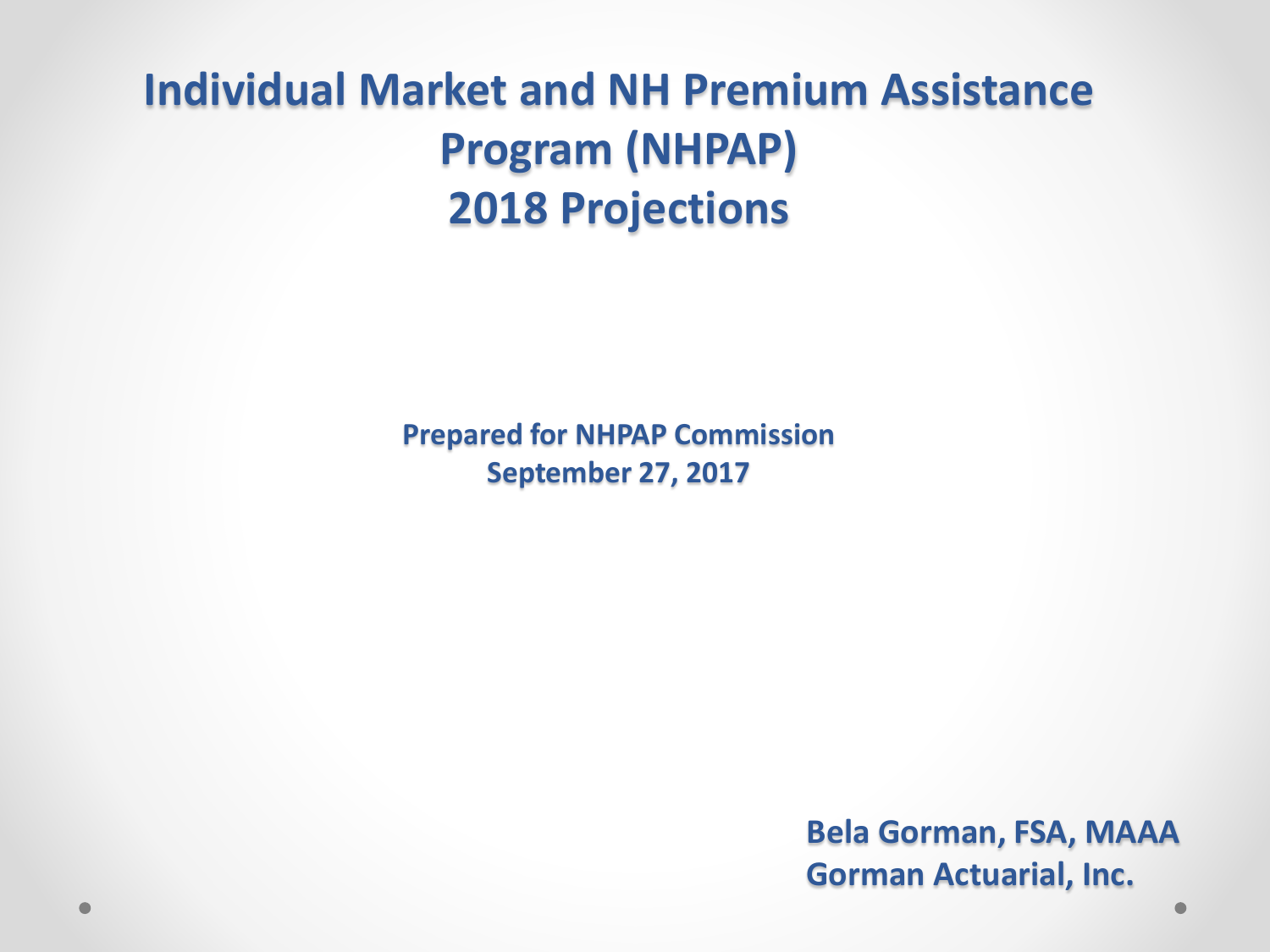# Agenda

- I. Recap
- II. 2017 Individual Market Membership
- III. 2016 Allowed Claims Relativity
- IV. 2017 Insurer Distribution
- V. 2018 Premium Increases
- VI. 2018 Advanced Premium Tax Credits (APTC)
- VII. 2018 Illustrative Rates
- VIII. 2018 Modeling Assumptions
- IX. 2018 Modeling Results
- X. Enrollment Patterns
- XI. PAP & Substance Use Diagnoses
- XII. Conclusions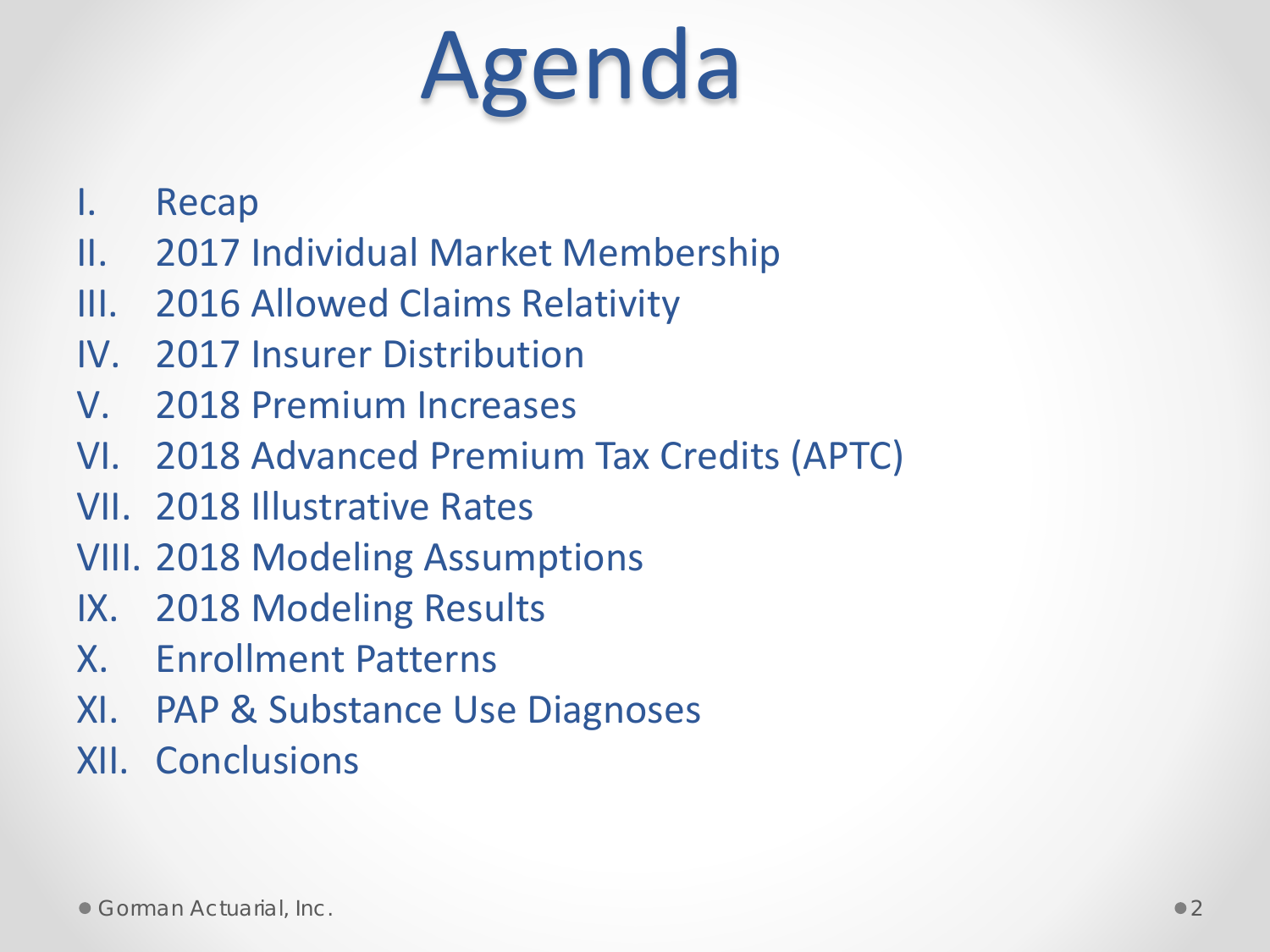#### Recap

- $\triangleright$  Non-PAP's adjusted 2016 allowed claims are \$234 PMPM and the combined PAP and Non-PAP population's adjusted allowed claims are \$272 PMPM
- $\triangleright$  If PAP population was not part of Individual Market, overall adjusted medical expenditures would *decrease* 14%, which would have a downward impact on premiums
- $\triangleright$  Impact may be very different in 2018
	- $\triangleright$  Minuteman exiting the market
	- $\triangleright$  Harvard Pilgrim Health Care (HPHC) withdrawing full network plan
	- $\triangleright$  Significant premium increases in the market
	- $\triangleright$  Loose individual mandate enforcement
	- $\triangleright$  Price sensitive "healthy" individuals may exit the market, which could reduce the claims costs gap between PAP and Non-PAP populations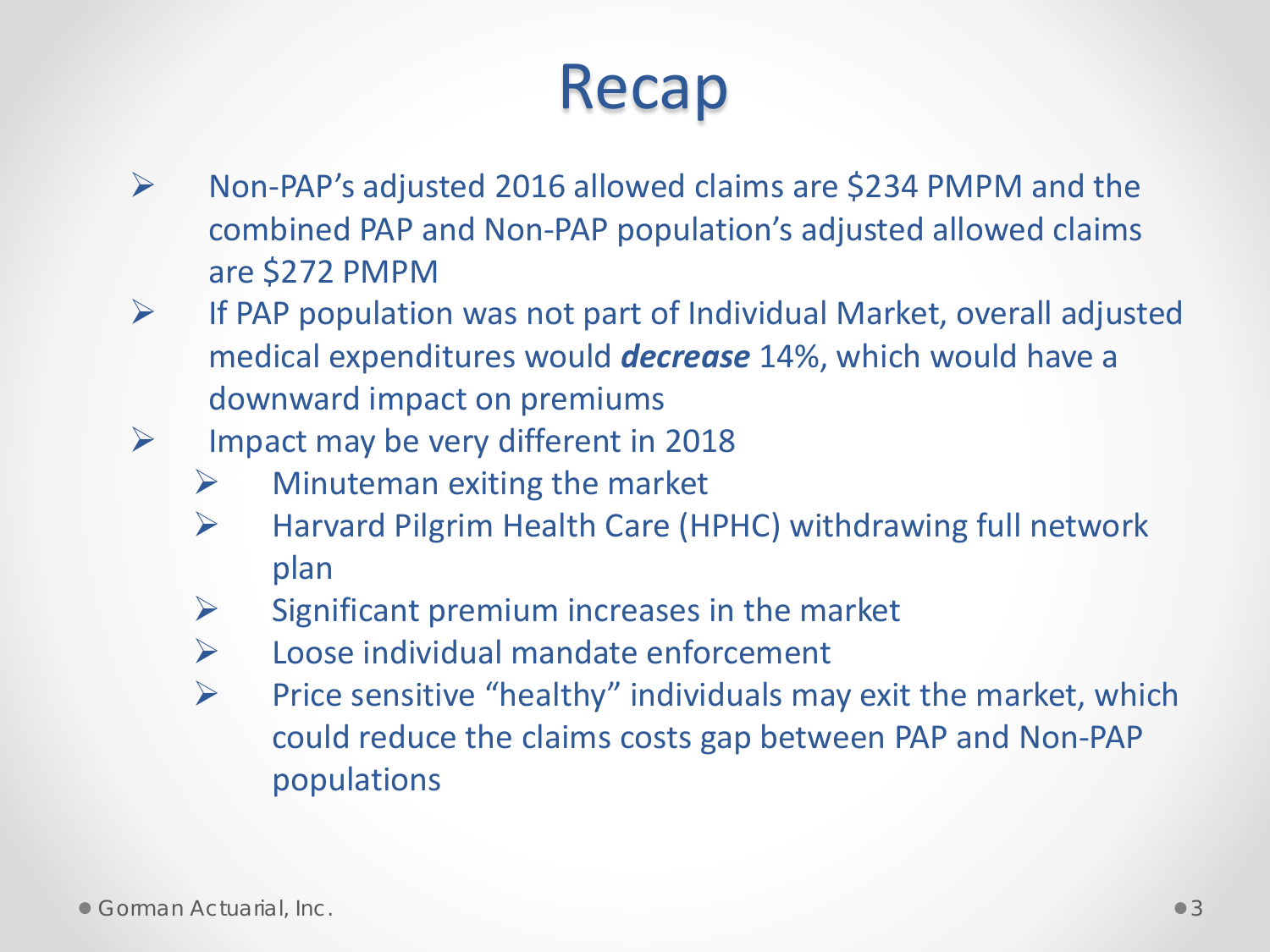#### 2017 Individual Market Membership



- $\triangleright$  74% of the Individual Market receive subsidies (highlighted in green)
- $\triangleright$  As of August 2017 there are 96,500 enrollees in the market
- $\triangleright$  Approximately 25K pay full premium for health insurance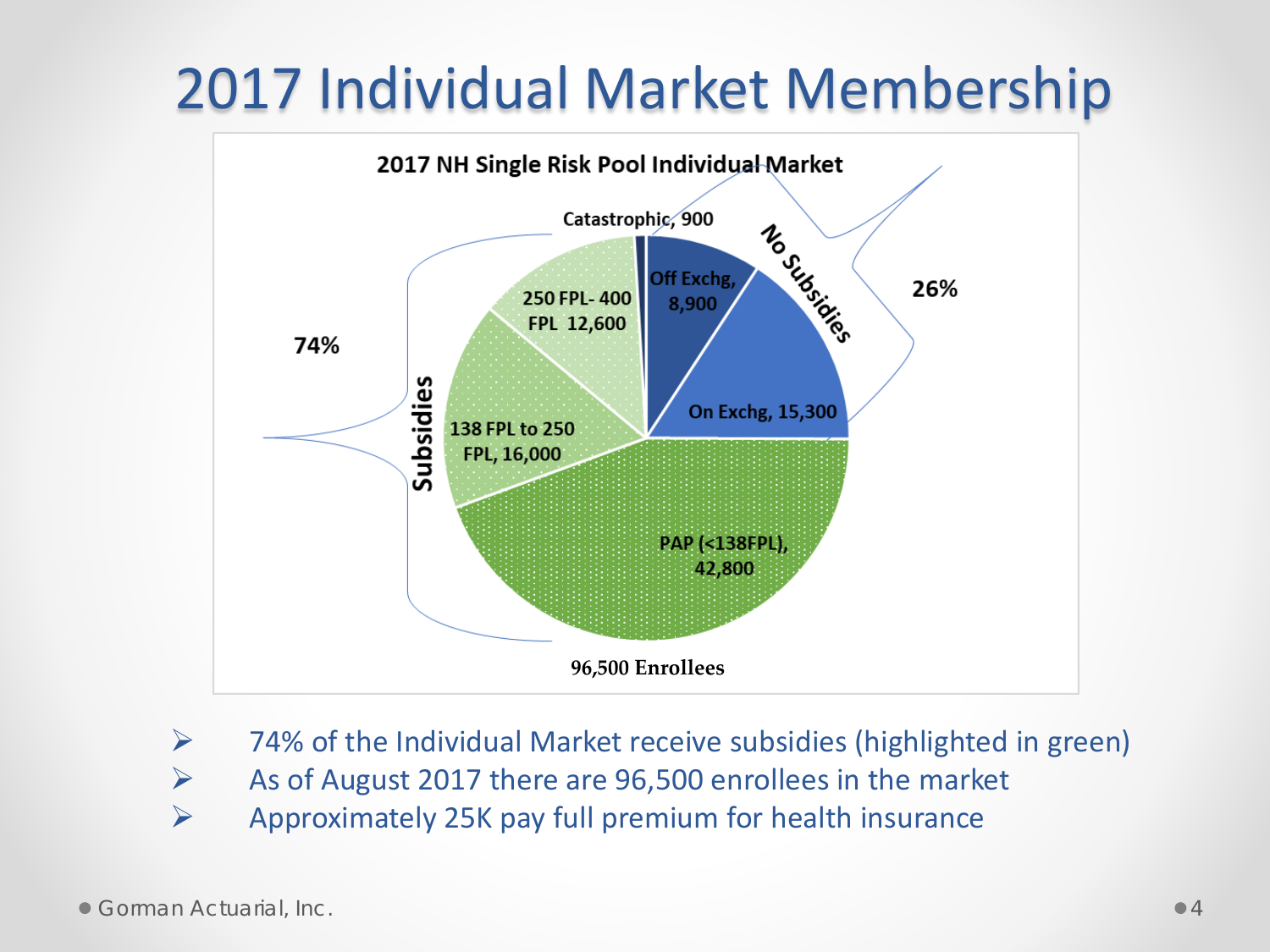### 2016 Allowed Claims Relativity



- $\triangleright$  Enrollees that are eligible for cost sharing reduction (CSR) subsidies (highlighted in blue) have claims costs that are similar to the PAP market
- $\triangleright$  Enrollees that are not eligible for CSR (highlighted in red) have claims costs that are much lower than CSR and PAP members

 $\triangleright$  Note: Medical Expenditures reflect utilization differences due to plan design

 $\bullet$  Gorman Actuarial, Inc.  $\bullet$  5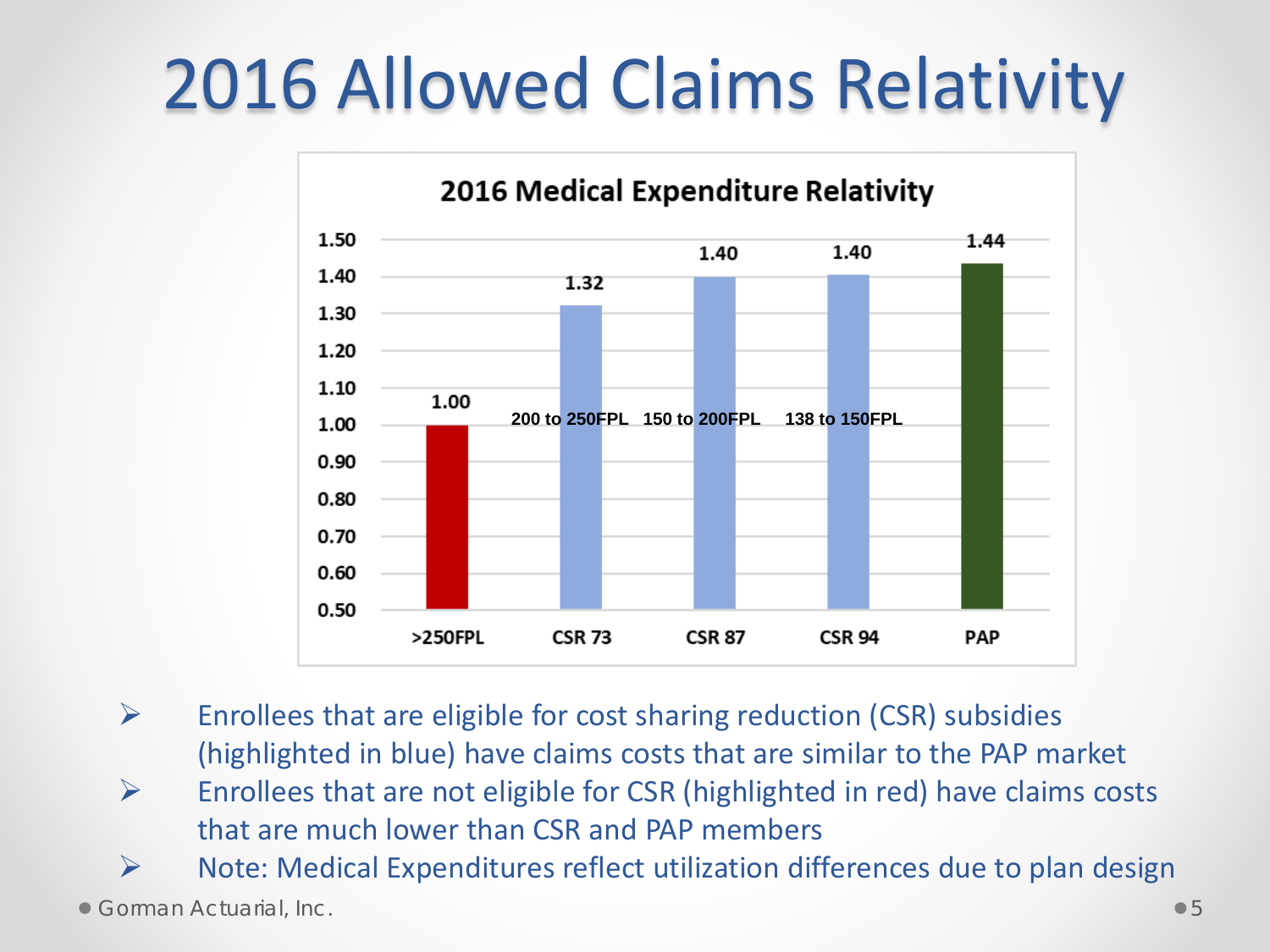### 2017 Distribution by Insurer Non-PAP Market



**Note: HPHC EH is HPHC Elevate Health, the select network product**

 $\triangleright$  26K enrollees (highlighted in red) will experience disruption in 2018 as Minuteman is exiting the market and HPHC has withdrawn their full network plan offering

**Corman Actuarial, Inc. Corman Actuarial, Inc. Community**  $\bullet$  6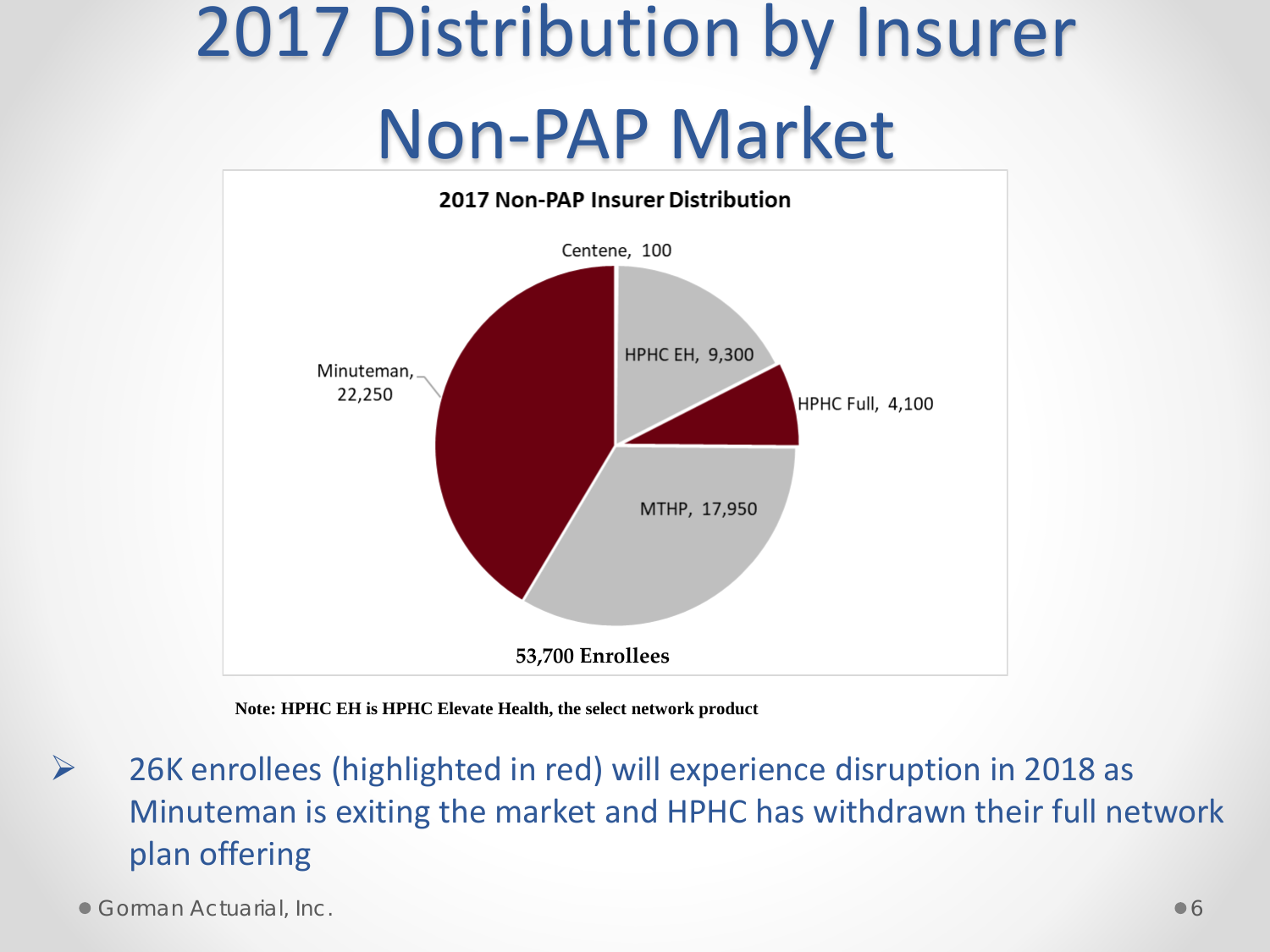# 2018 Premium Increases

- $\triangleright$  Simulated rate changes, mapped members in terminated plans to lowest cost option in metallic tier
	- Individuals that are paying full premium will experience an average rate increase of 52%
- $\triangleright$  Those individuals receiving subsidies will generally experience flat or negative rate change. The APTC will increase significantly in 2018.
- $\triangleright$  PAP market does not pay premiums
- $\triangleright$  Unsubsidized individuals most likely to exit the market

|  |  |  | <b>Average 2018 Rate Increases</b> |
|--|--|--|------------------------------------|
|--|--|--|------------------------------------|

**NH Individual Market**

|                   | <b>Average Rate Increase</b> | <b>Market Size</b> |  |
|-------------------|------------------------------|--------------------|--|
| Unsubsidized      | 52%                          | 25,100             |  |
| <b>Subsidized</b> | Flat or negative (mostly)    | 28,600             |  |
| <b>IPAP</b>       | በ%                           | 42 RNN             |  |

**Corman Actuarial, Inc.** 2008. The contract of the contract of the contract of the contract of the contract of the contract of the contract of the contract of the contract of the contract of the contract of the contract of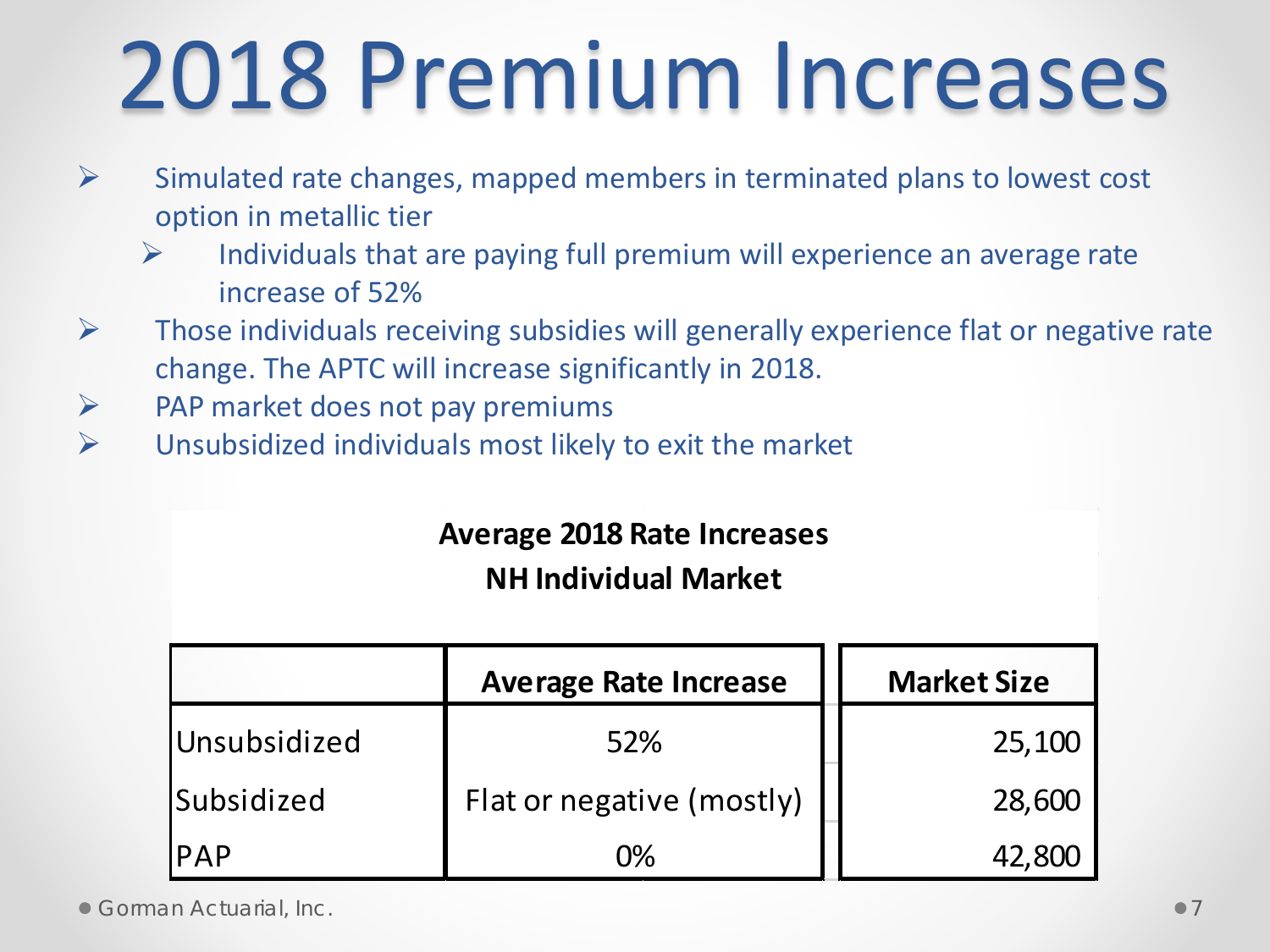### Advanced Premium Tax Credit (APTC)

*Scenario 1: Individual Enrolled in 2nd lowest costing silver plan on Exchange*

- $\triangleright$  APTC is calculated by taking the 2nd lowest costing silver premium rate offered on exchange and subtracting the member premium.
	- **APTC = {2nd lowest silver} - {member premium}**
- $\triangleright$  Member premium is a percentage of one's income
	- **Member premium = {Required contribution %} \* {annual income}**
- $\triangleright$  Example of enrollee earning 200% FPL
	- $\geq$  200% FPL = \$24,120
	- $\triangleright$  Required contribution % = 6.34%
	- **Member Premium = .0634 \* \$24,120= \$1,529 a year or \$127 a month**

#### *Scenario 2: Individual Enrolled in a plan other than 2nd lowest costing silver plan on Exchange*

 $\triangleright$  If an enrollee enrolls in a plan *other* than the 2<sup>nd</sup> lowest silver plan, the enrollee pays the member premium plus the difference between the premium of the 2nd lowest silver plan and the chosen plan's premium.

**Corman Actuarial, Inc. 88 and 2012 12:30 and 2013 12:30 and 2013 12:30 and 2013 12:30 and 2013 12:30 and 30 and 30 and 30 and 30 and 30 and 30 and 30 and 30 and 30 and 30 and 30 and 30 and 30 and 30 and 30 and 30 and 30 a**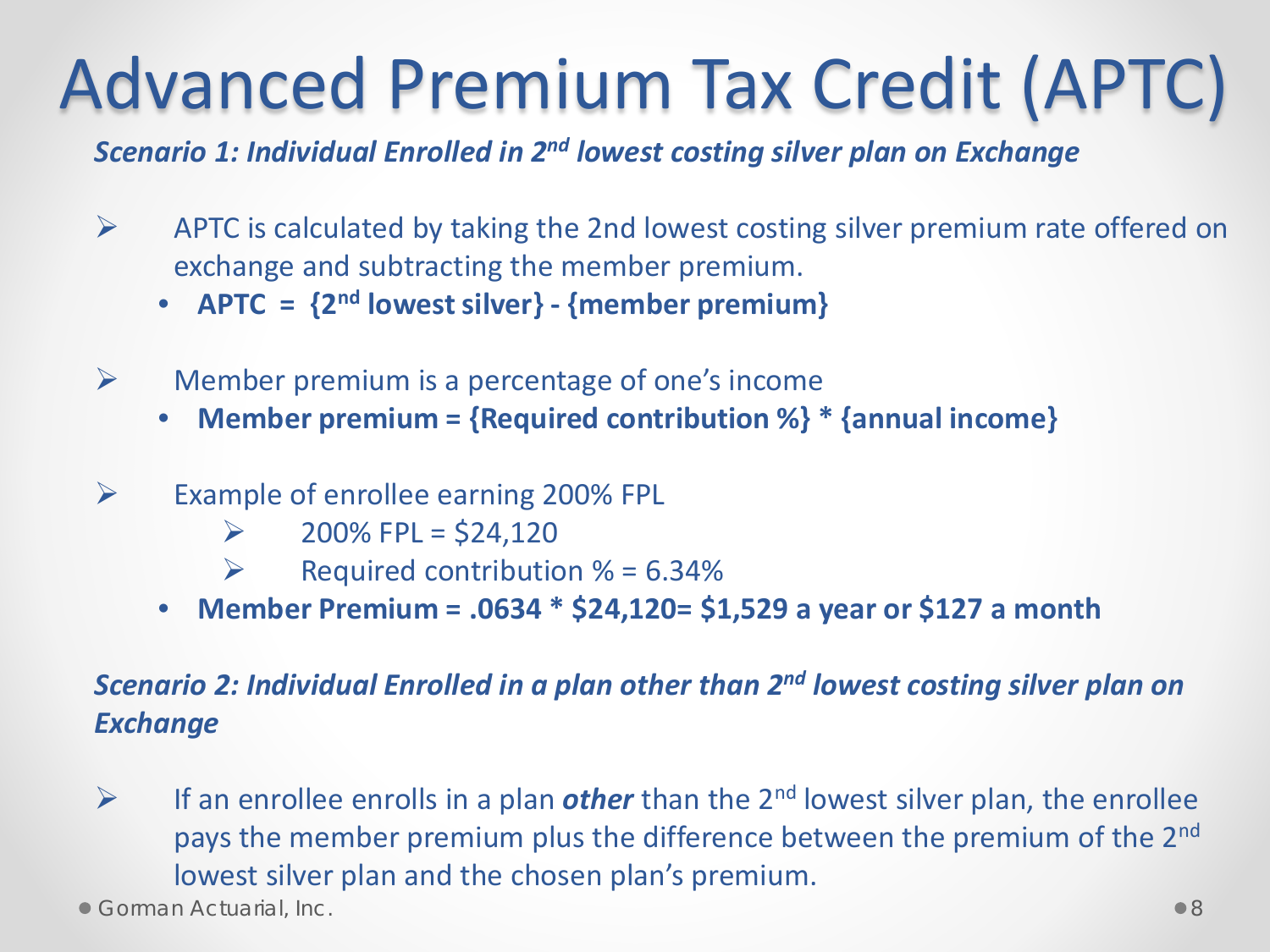#### 2018 APTC *Illustrative Example (Subsidized Member)*

|                                                                 |       | Change<br><u>in</u><br>Premium |                |          |
|-----------------------------------------------------------------|-------|--------------------------------|----------------|----------|
| 50 Year Old, 200 FPL                                            | 2017  | 2018                           | <b>Dollars</b> | % Change |
| <b>Scenario 1</b>                                               |       |                                |                |          |
| Age Adjusted 2nd Lowest Costing Silver Premium                  | \$375 | \$643                          | \$268          | 71.5%    |
| Member Premium if enrolled in 2nd Lowest Costing Silver         | \$127 | \$127                          | \$0            | 0.0%     |
| Advanced Premium Tax Credit (APTC)                              | \$248 | \$516                          | \$268          | 108.1%   |
| <b>Scenario 2</b>                                               |       |                                |                |          |
| Age Adjusted "More Expensive" Silver Plan Premium               | \$464 | \$697                          | \$233          | 50.2%    |
| ("More Expensive" Silver plan)-(2nd lowest costing silver plan) | \$89  | \$54                           | $-$ \$35       | $-39.3%$ |
| <b>Actual Member Premium</b>                                    | \$216 | \$181                          | $-535$         | $-16.2%$ |

 $\triangleright$  If a subsidized member is enrolled in a plan other than second lowest costing silver, the rate increase in 2018 will generally be negative since the increase in APTC is greater than the increase in the renewal rate.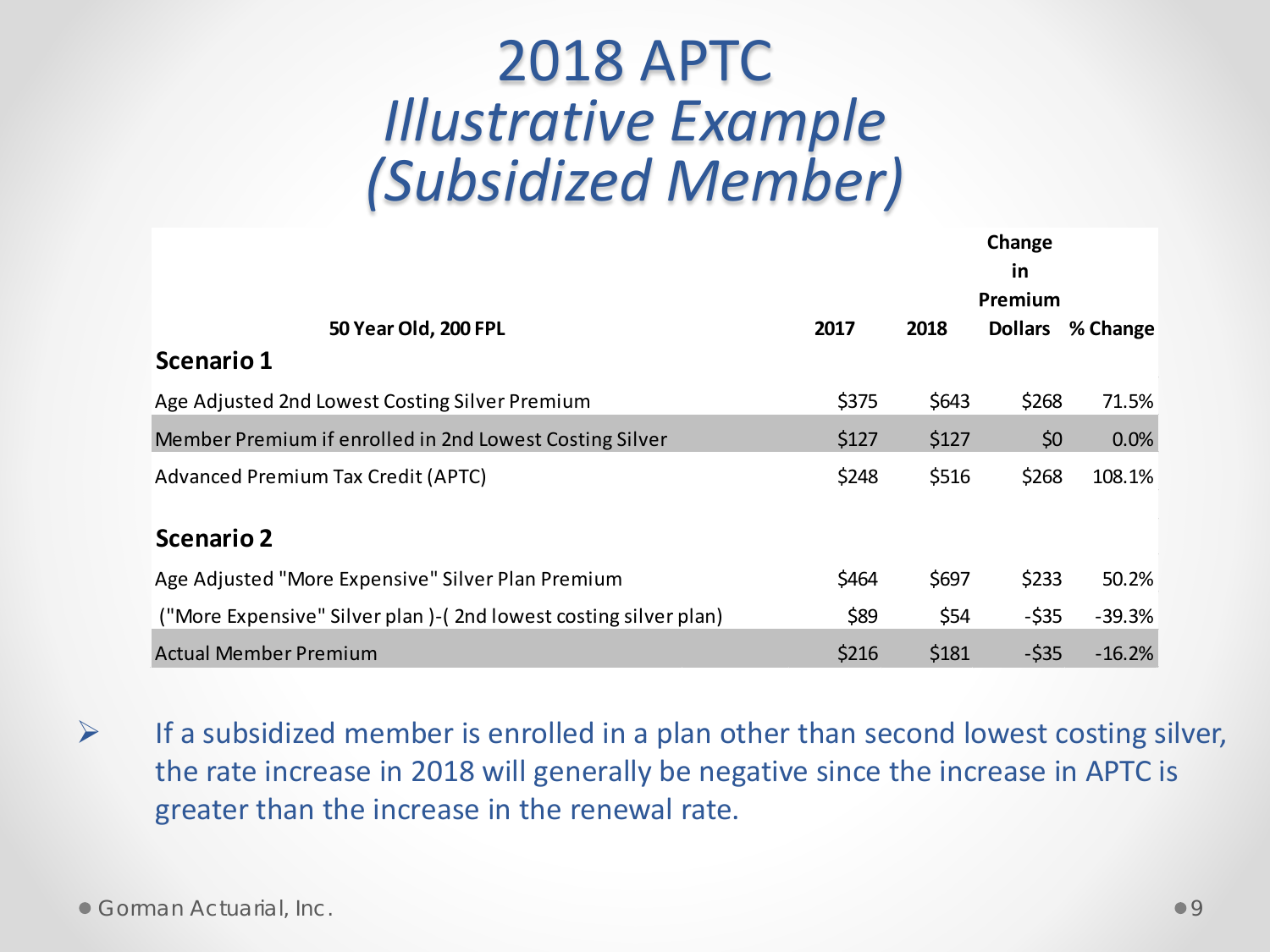### 2018 Illustrative Rates



- $\triangleright$  PAP enrollees are in "Platinum-equivalent" plans
- $\triangleright$  Individuals earning between 150 and 200% FPL are in Platinum/Gold Plans
- $\triangleright$  Individuals earning above 200% FPL are in silver plans
- $\triangleright$  No Subsidies: rates are based on the median silver plan rate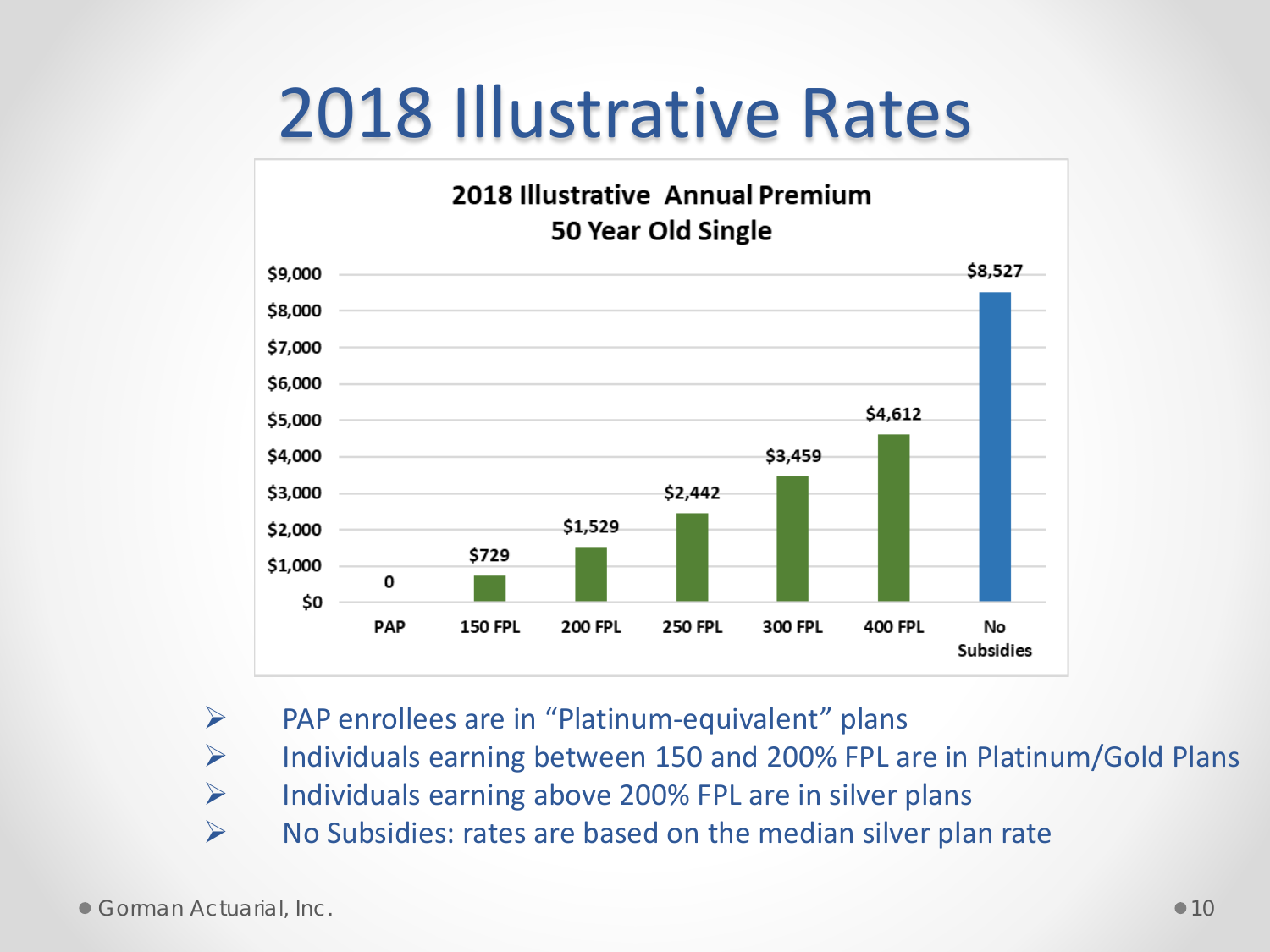### 2018 Modeling Assumptions

- $\triangleright$  Assume PAP market size remains stable in 2018: \$0 Premiums
- $\triangleright$  Assume subsidized market size remains stable in 2018: Premium increases are generally flat or negative, after APTC
- $\triangleright$  Assume the non-subsidized market size will change
	- $\triangleright$  Developed a model using rate filings and membership reports
	- $\triangleright$  Simulated the enrollment of the non-subsidized market based on rate increases and 2017 insurance carrier
	- $\triangleright$  Developed claims relativities using the data for 2016 as shown in slide 5
	- $\triangleright$  Assume those individuals that stay enrolled in the market have higher claims costs than those that leave the market
- $\triangleright$  Results only model the impact of the market changes identified in 2018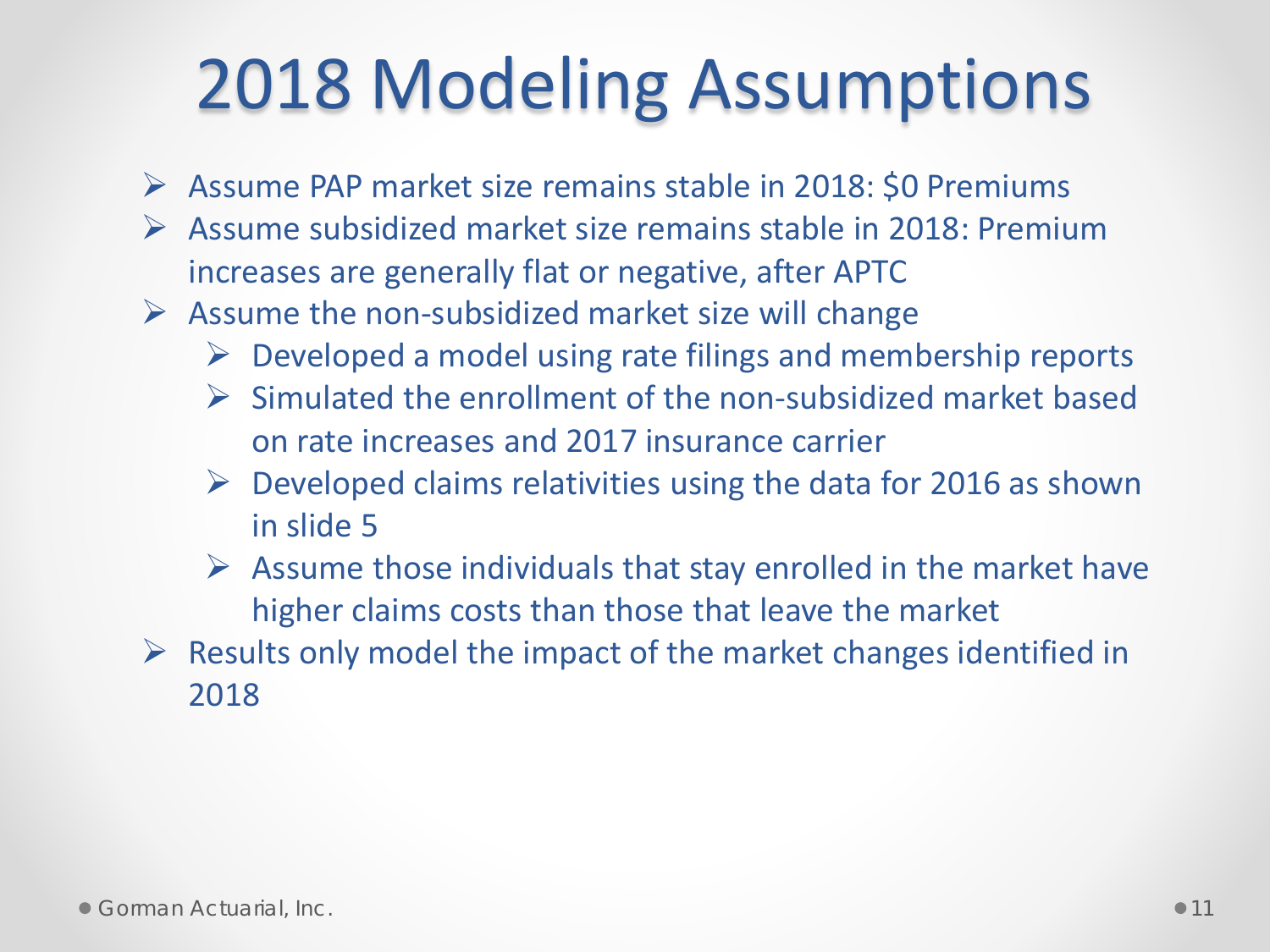# 2018 Modeling Results

- $\triangleright$  By year end 2018, the Individual Market will lose 5,300 to 13,200 members due to premium increases, the market withdrawal of Minuteman and other product offerings, and the weakening of the individual mandate
- $\triangleright$  The loss of the healthier members in the unsubsidized market will lead to higher average claims costs in the Individual Market.
	- $\triangleright$  Modeled increases range from 3% to 6%
	- $\triangleright$  This will lead to upward pressure on premiums

|                         |            |                   |                  |              |                   | <b>Individual</b>    |
|-------------------------|------------|-------------------|------------------|--------------|-------------------|----------------------|
|                         |            |                   | No               |              | <b>Membership</b> | <b>Market Claims</b> |
| <b>Modeling Results</b> | <b>PAP</b> | <b>Subsidized</b> | <b>Subsidies</b> | <b>Total</b> | <b>Loss</b>       | <b>Increase</b>      |
| Baseline                | 42,800     | 28,600            | 25,100           | 96,500       |                   |                      |
| Low Estimate            | 42,800     | 28,600            | 19,800           | 91,200       | $-5,300$          | 3%                   |
| <b>Best Estimate</b>    | 42,800     | 28,600            | 14,900           | 86,300       | $-10,200$         | 5%                   |
| High Estimate           | 42,800     | 28,600            | 11,900           | 83,300       | $-13,200$         | 6%                   |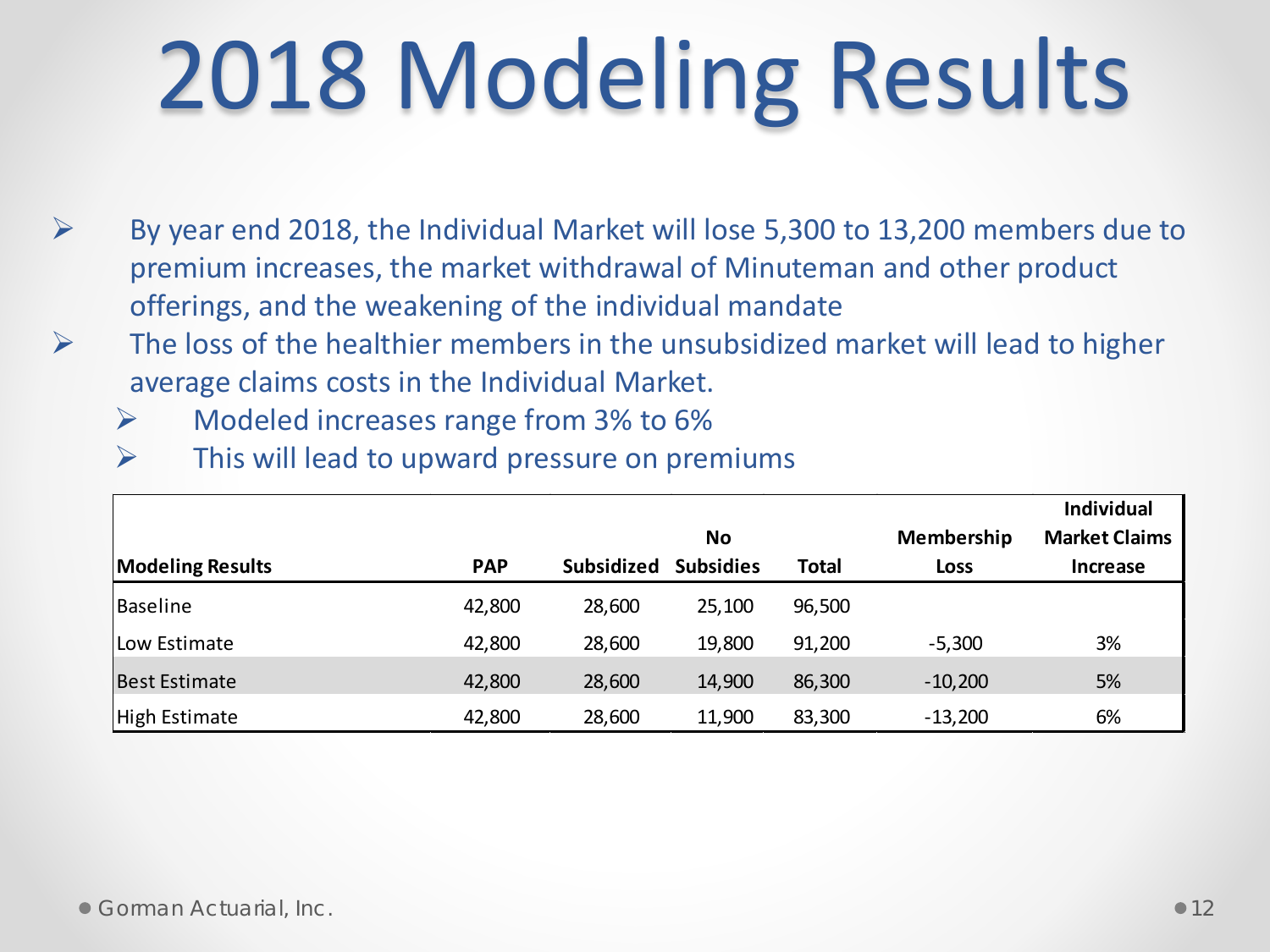# 2018 Modeling Results

- $\triangleright$  Recap: if PAP members were not included in the Individual Market in 2016, overall adjusted medical expenses would have been 14% lower.
- $\triangleright$  Excluding the PAP members from the Individual Market will have a downward impact on 2019 premiums rates (Avg. 2018 projected medical expenditures would reduce 10% to 12%).

|                                     | <b>Individual</b> |
|-------------------------------------|-------------------|
|                                     | <b>Market</b>     |
|                                     | <b>Adjusted</b>   |
|                                     | <b>Claims</b>     |
| <b>Exclusion of PAP from Market</b> | Impact            |
| 2016 Baseline                       | $-14%$            |
| 2018 Low Estimate                   | $-12%$            |
| 2018 Best Estimate                  | $-11%$            |
| 2018 High Estimate                  | $-10%$            |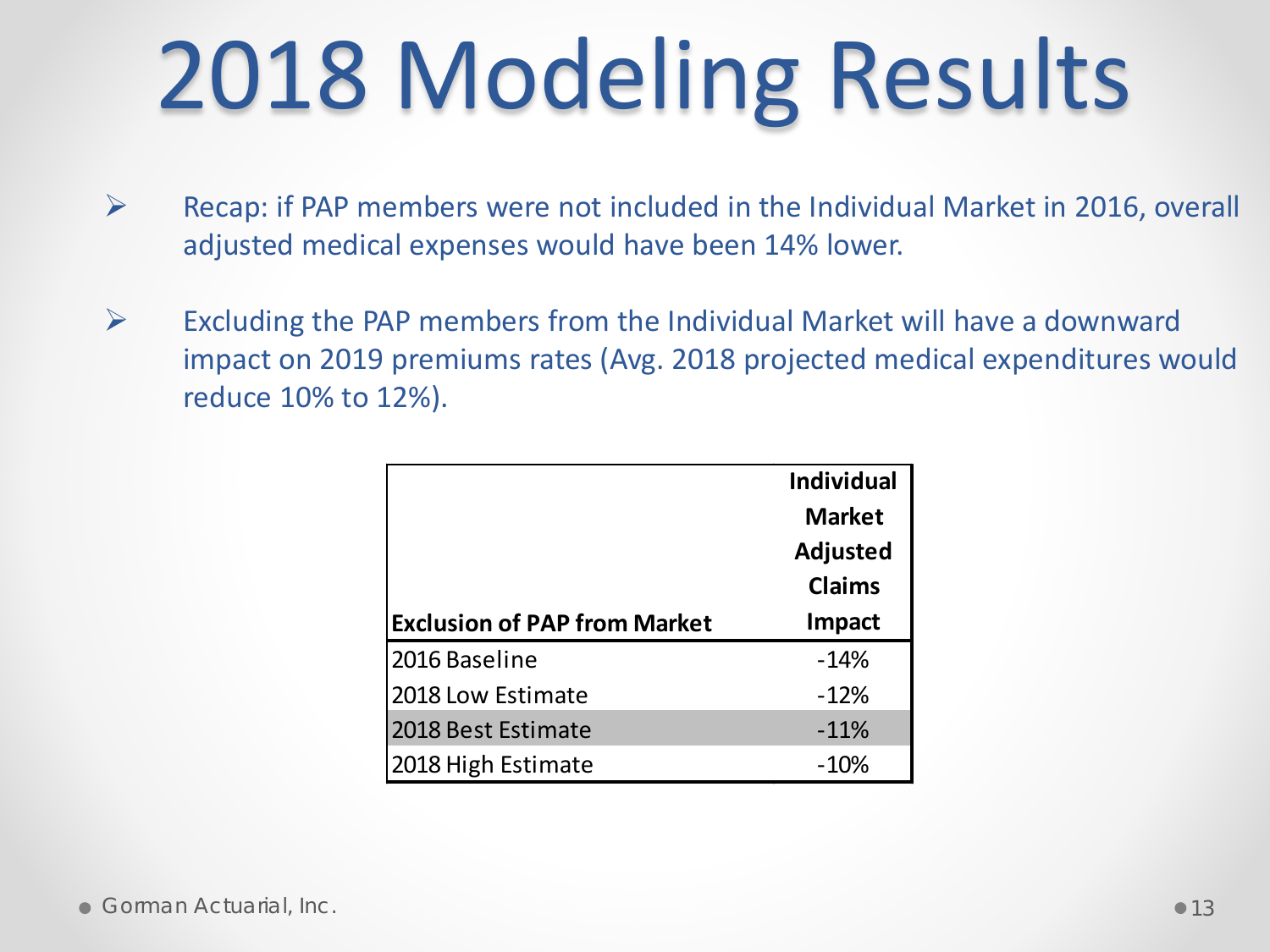# Enrollment Patterns

- $\triangleright$  Anecdotes from the insurers suggest that churn happens more often than every 12 months for a PAP enrollee
- $\triangleright$  PAP enrollees may self report income changes which then triggers an eligibility redetermination
- $\triangleright$  In the Non-PAP market, enrollees are locked in for 12 months and eligibility is determined during annual open enrollment
- $\triangleright$  Also, presumptive eligibility rules apply to the PAP program where enrollees can be enrolled at the hospital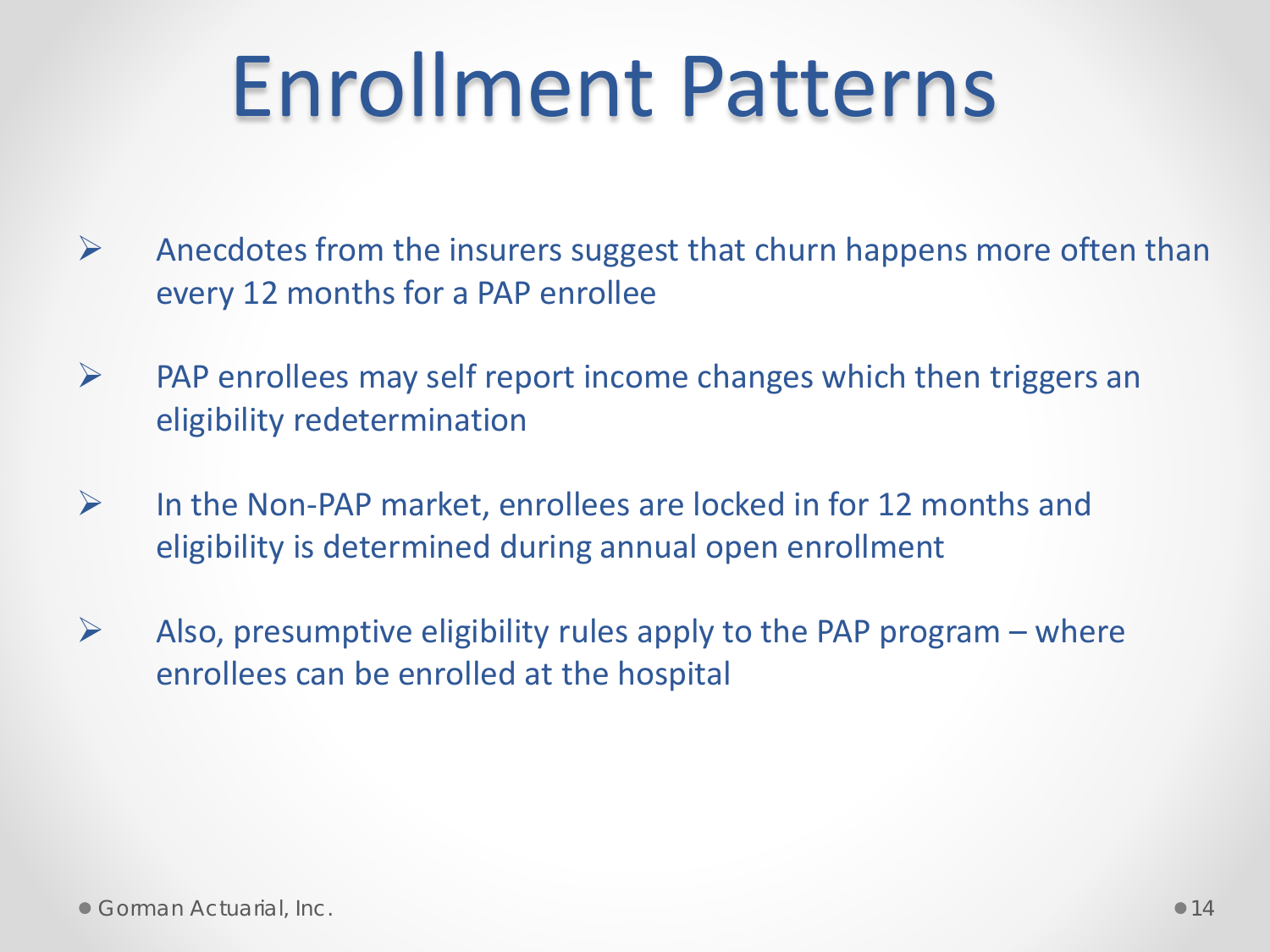## Enrollment Patterns

 $\triangleright$  Different enrollment processes between PAP and Non PAP contribute to the risk pool difference between these two populations.

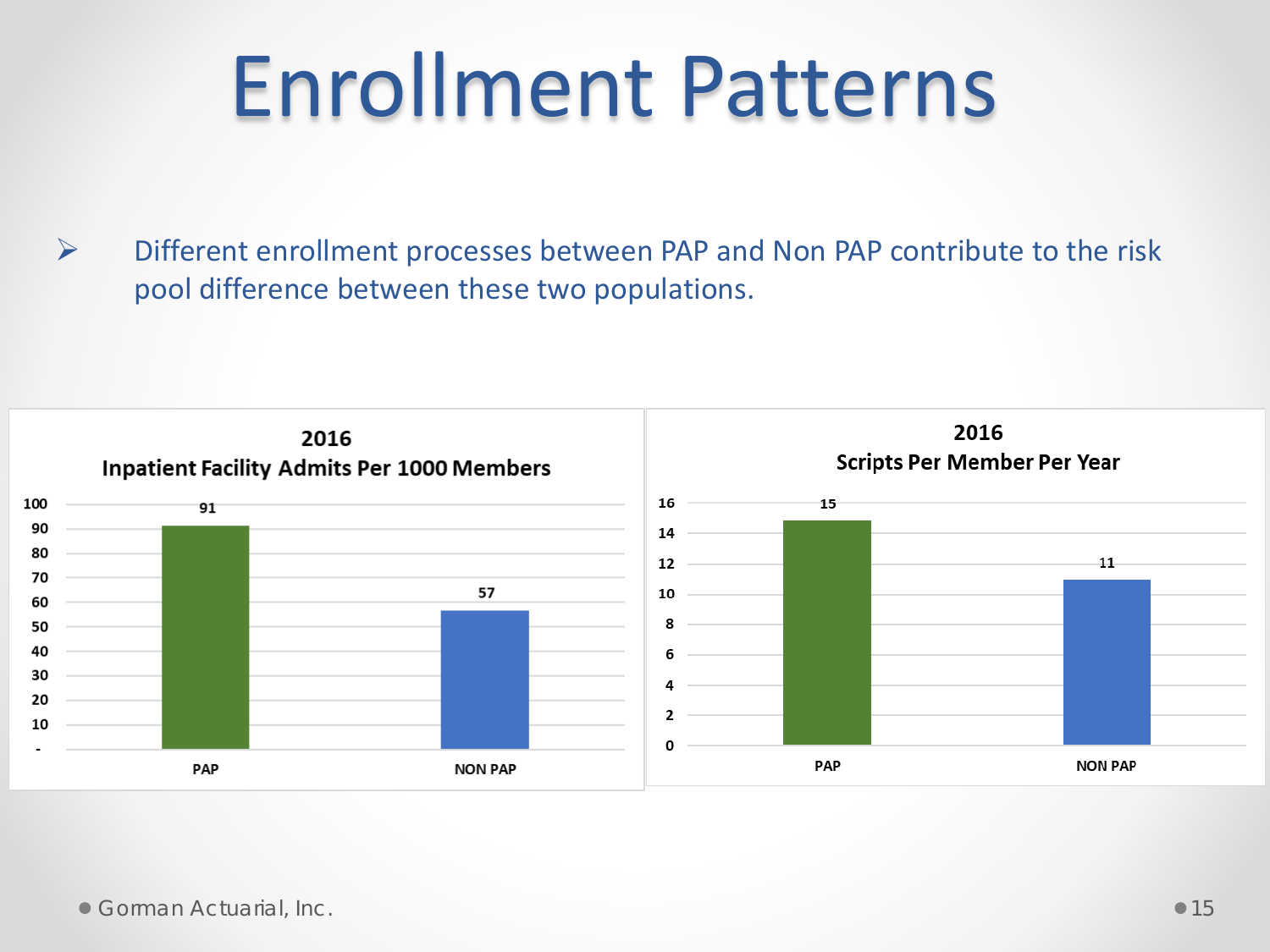#### PAP Market Substance Use Diagnoses (SUD) Analysis



 $\triangleright$  Approximately 10% of PAP Market had a SUD diagnosis in 2016  $\triangleright$  Persons with SUD diagnoses had medical expenditures that were two times those persons without a SUD diagnosis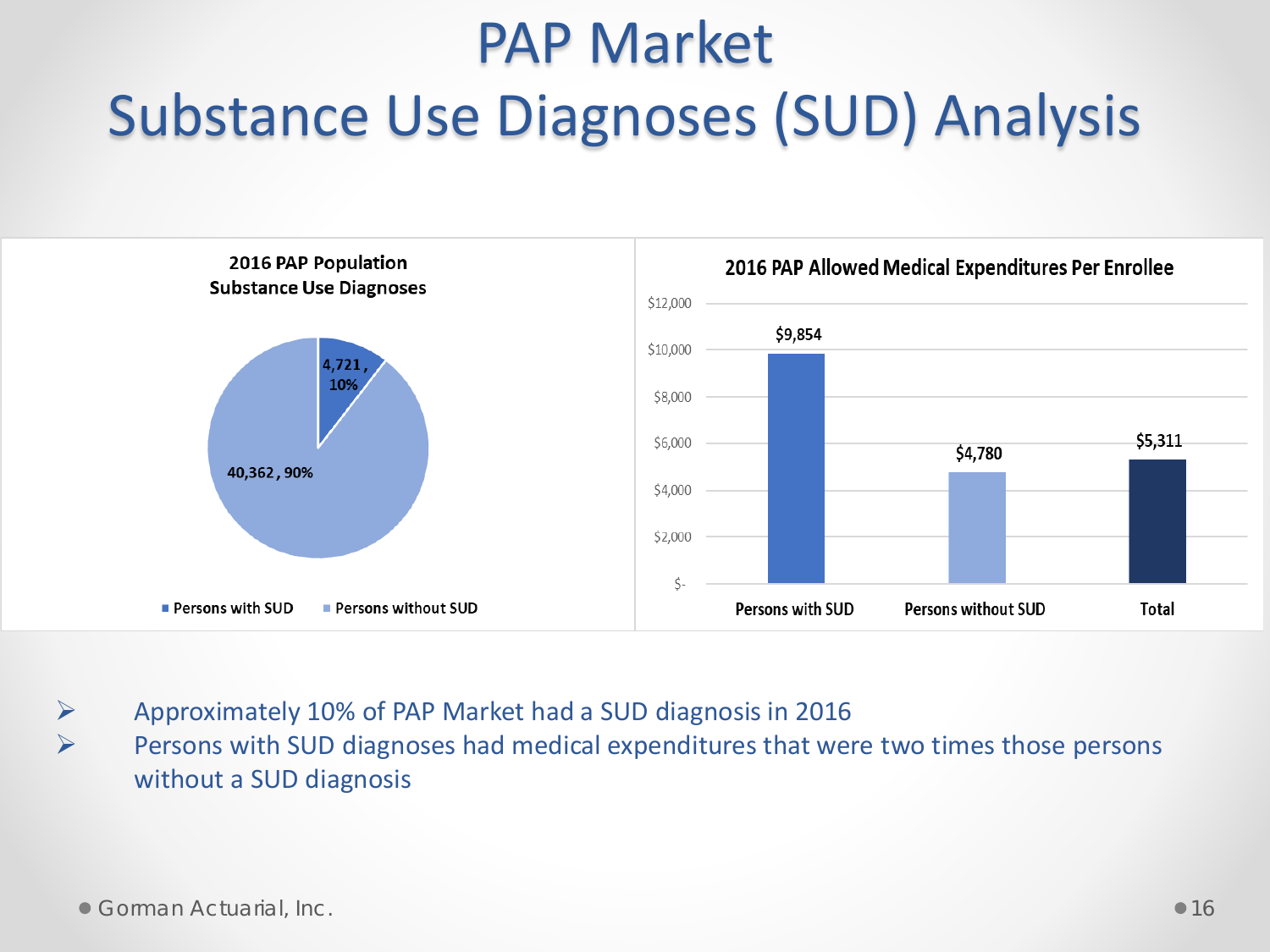### **Conclusions**

- $\geq$  2018 rate shocks and market disruptions will cause enrollees to exit the market
	- $\triangleright$  Non-subsidized, healthier population more likely to exit
	- $\triangleright$  Average claims costs in the Individual Market projected to increase 3% to 6%
	- $\triangleright$  Upward impact on 2019 premiums
- $\triangleright$  Non-PAP market risk pool is projected to deteriorate, however it will continue to have lower medical expenditures than the PAP population.
- $\triangleright$  Excluding the PAP members from the Individual Market will have a downward impact on 2019 premiums rates (2018 projected medical expenditures would reduce 10% to 12%).